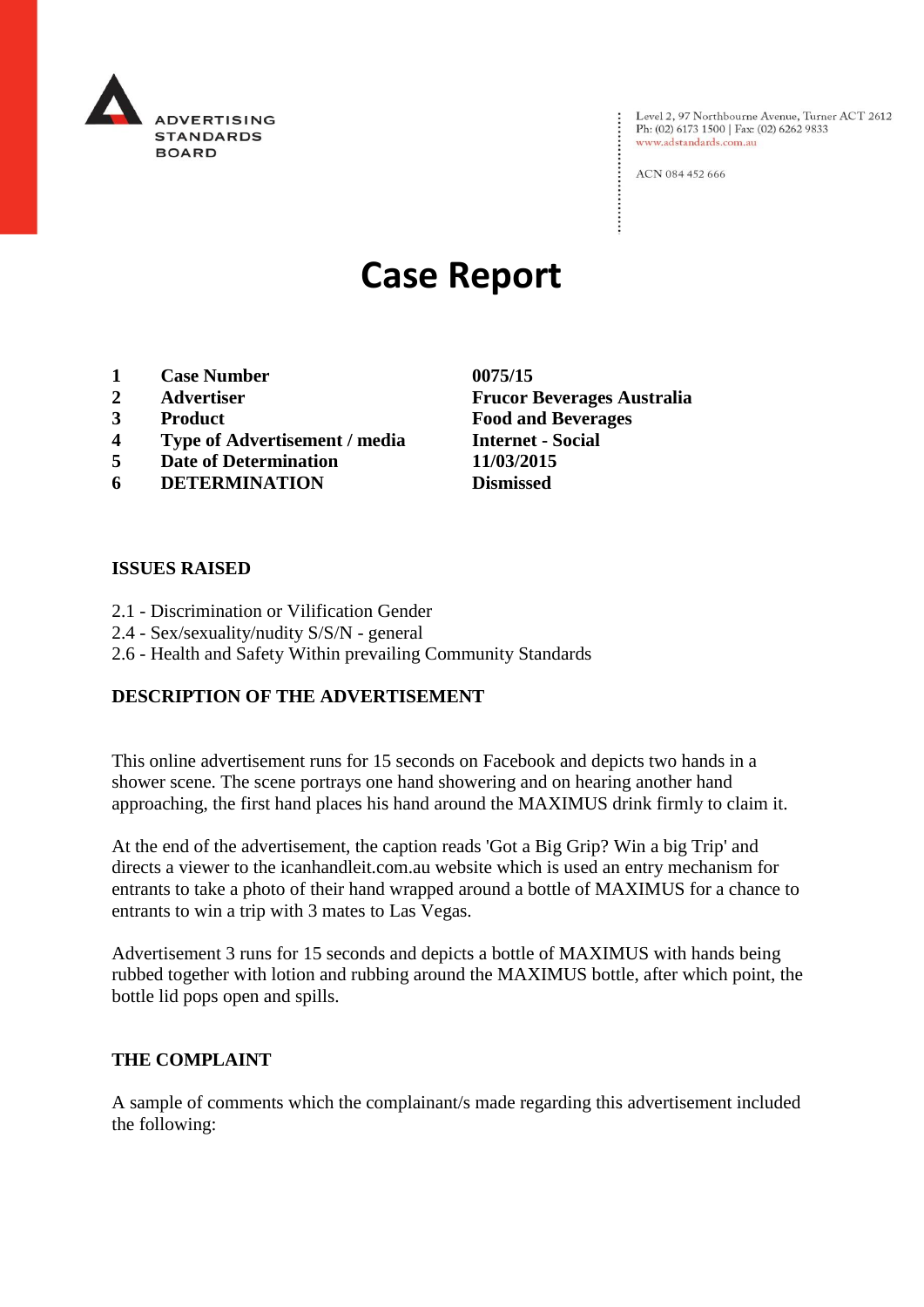*I have an extensive porn collection, including several MonstersOfCock and FreaksOfCock clips. I also enjoy reading books and films Refused Classification in Australia, so I'm certainly no prude.* 

*I guess it's how a chick is putting on hand lotion, then jacking off a Maximus bottle before all the Maximus spills all over her, all to a seedy 70s porn soundtrack. Perhaps even more offensive is the fact that some talentless hack produced this ad and got PAID for it.* 

*This ad doesn't so much cross basic Australia Advertising Standards as it does spoof all over them.*

*It explicitly implies male masturbation. It encourages male masturbation by expressing it in an attempted humorous way. It is coupled with the idea of you and your "mates" to win a trip to Vegas (SIN CITY). I've never seen an advertisement so vulgar and it requires people to speak up.* 

*It trivialises rape!*

# **THE ADVERTISER'S RESPONSE**

Comments which the advertiser made in response to the complainant/s regarding this advertisement include the following:

*Background – the MAXIMUS Can You Handle it? campaign* 

*Each of the Advertisements are part of a larger Campaign (which includes a series of other advertisements), each reflecting the value that MAXIMUS offers through the size of the bottle and the amount of liquid within it (1litre) (particularly when compared with other sports drinks that offer 600ml bottles). The tone of each of the Advertisements is intended to be playful, cheeky and savvy.* 

*MAXIMUS is a relatively new product in the sports drink market, and the main point of difference for the brand is that it is offered as a 1L size bottle at the same or similar price to the usual 600mL competitor brand bottles. Each of the Advertisements are intended to emphasize the substantial size of the bottle, which given its size, cannot be fully gripped with one hand when drinking as opposed to competitor brand bottles which are smaller in size.* 

*The Campaign is supported by a game of skill promotion, in which entrants are encouraged to take a picture of themselves wrapping their hand around a Maximus bottle leading to a physical connection with the product to demonstrate the size of MAXIMUS. The "best Maximus hand" is the hand which is judged by the promoter to best reflect the MAXIMUS brand, including the following characteristics: size of the entrant's hand (the distance from the tip of the thumb to the tip of the middle finger when wrapped around the Maximus bottle) and the extent to which the hand possesses the Maximus "X factor". Because the MAXIMUS brand is promoted as being about approaching things in different ways to its competitors, the winner of the game of skill promotion will be someone who has the Maximus "X factor", that is who demonstrates ''out of the box'' thinking.*

*The winner will win a trip for themselves and three of their friends to Las Vegas, to stay at*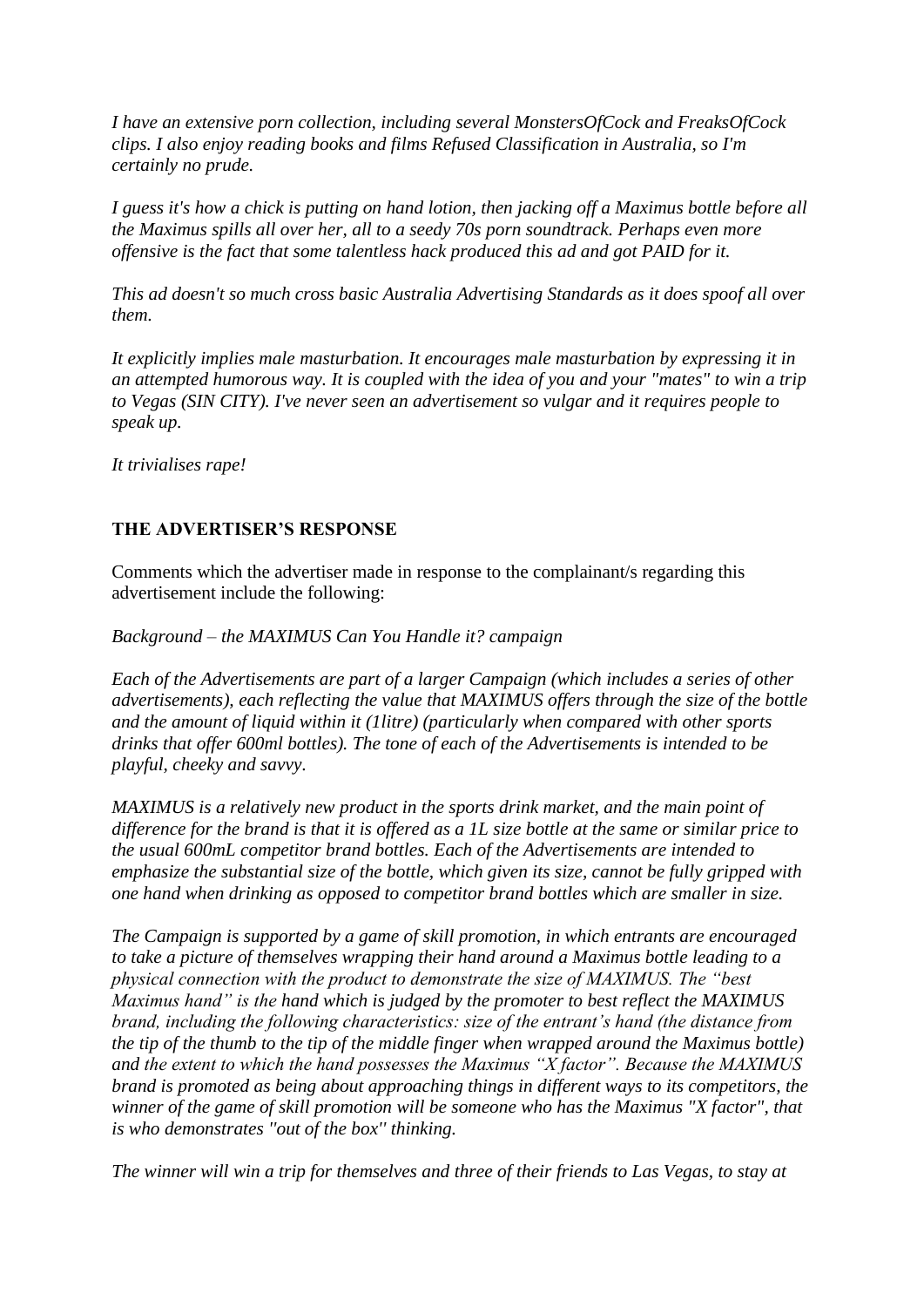*the ''Palm Spring resort'' for 5 days.*

*The Campaign is being run across a number of media, including Twitter, Instagram, YouTube, Facebook and via a private entry platform at www.icanhandleit.com.au.* 

*Response to issues raised in the complaints*

*We have addressed the complaints by reference to all relevant advertising Codes, including the AANA Code of Ethics (AANA Code of Ethics) and the AANA Food & Beverages Advertising and Marketing Communications Code (AANA Food Code).* 

*Having considered each of the Advertisements and the complaints, and the requirements of the AANA Code of Ethics and the AANA Food Code, we respectfully submit that the Advertisements do not in any way contravene the AANA Code of Ethics or the AANA Food Code.* 

*Please note that we have not assessed the complaints by reference to the AANA Code of Marketing and Advertising to Children as none of the Advertisements are targeted to children or be reference to the Australian Food and Grocery Council Responsible Children's Marketing Initiative or the Australian Quick Service Restaurant Industry Code, as Frucor is not a signatory to these initiatives.*

# *AANA Code of Ethics*

*We submit, having regard to Section 2 of the AANA Code of Ethics that:*

*Clause 2:*

*2.1 None of the Advertisements not portray people or depict material in a way which discriminates against or vilifies a person or section of the community on account of race, ethnicity, nationality, gender, age, sexual preference, religion, disability, mental illness or political belief, and accordingly none of the Advertisements not contravene Section 2.1 of the AANA Code of Ethics;*

*We note that the complainant in Advertisement 4 indicates that the advertisement is claiming that ''all men are insecure of the size of their penises. This is highly sexist, offensive and frankly in poor taste''. Advertisement 4 is not offensive or sexist and does not, nor is it intended for men to make them feel insecure about the size of their penises – the claim that ''everyone wants more size'' is clearly directed to the size of the bottle and the fact that purchasers want large bottles representing more value for money, with MAXIMUS being in a larger 1L bottle (compared with competitors 600ml bottles).*

*2.2 None of the Advertisements employ sexual appeal in a manner which is exploitative and degrading of any individual or group of people, none of them objectify or demoralise any person or group of persons and there are no identifying individuals that appear in the Advertisements, and accordingly, the Advertisements do not contravene Section 2.2 of the AANA Code of Ethics;*

*2.3 None of the Advertisements contain any violent graphics or imagery, and accordingly, none of the Advertisements do not contravene Section 2.3 of the AANA Code of Ethics;*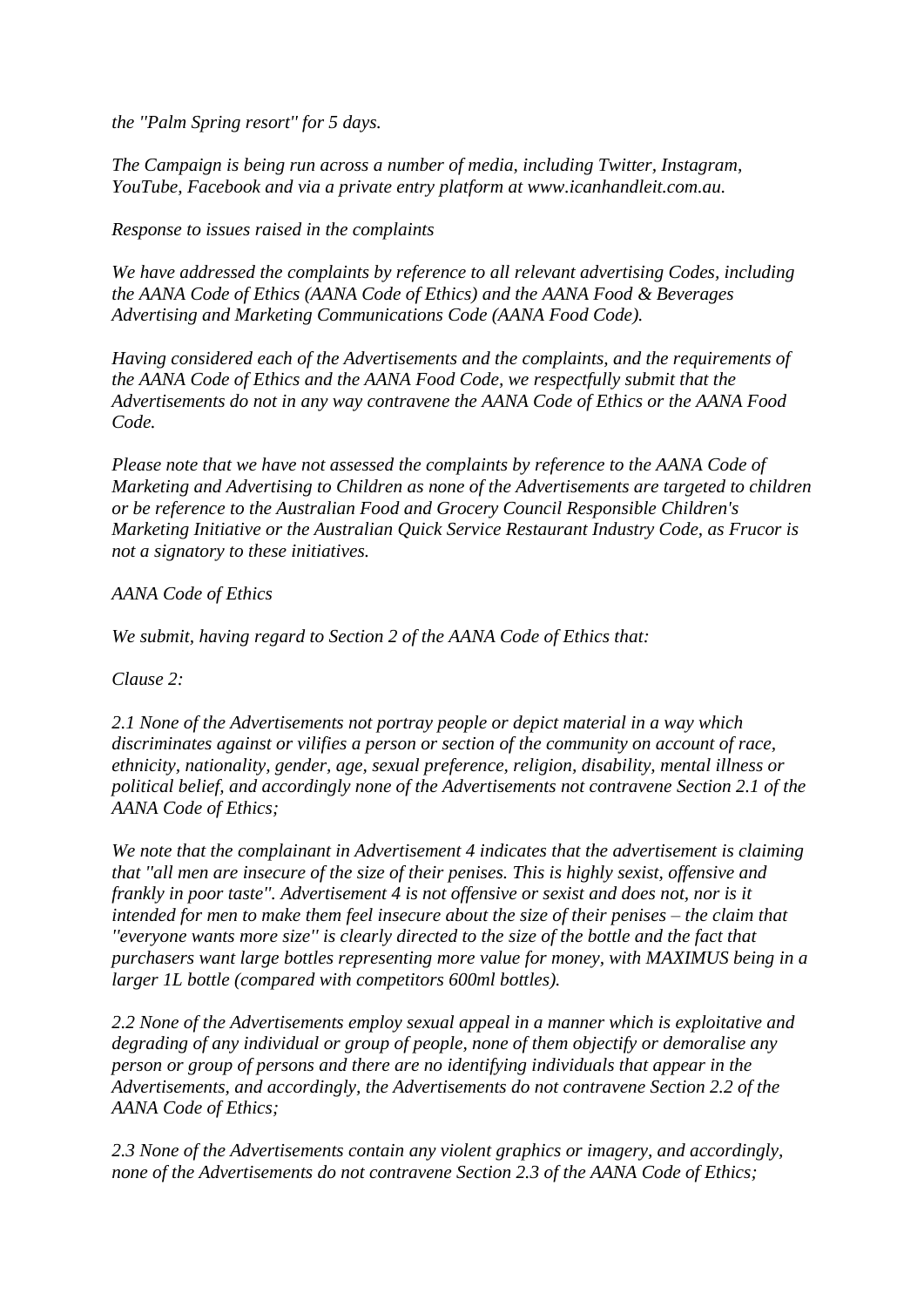*2.4 We note the complainant in respect of Advertisement 1 claims that Advertisement 1 ''trivialises rape''. We strongly disagree. There is nothing in Advertisement 1 which relates to, or expressly refers to or implies rape. Advertisement 1 does not in any way imply rape, or that rape is acceptable or makes rape seem less serious than it actually is. Advertisement 1 runs for 15 seconds on Facebook and depicts two hands in a shower scene. The scene portrays one hand showering and on hearing another hand approaching, the first hand places his hand around the MAXIMUS drink firmly to claim it. It does not feature any imagery of men or women in sexually suggestive ways. Notwithstanding this, without admission, we have removed it from all advertising media.*

*We note that the complainant in respect of Advertisement 2 claims that it ''explicitly implies masturbation''. We strongly disagree. The tone of the Advertisement is colloquial and conversational, in which the viewer is challenged to attempt to handle the full width of the bottle "''CAN YOU HANDLE IT?" emphasizes merely the substantial size of the bottle. It does not portray any sexual conduct or imagery which might be regarded as sexual in nature. Further, the image of the bottle has not been manipulated in any way to suggest a phallic shape, and the hand is strongly gripping the bottle in the usual manner one would adopt to drink.* 

*We note that the complainant in respect of Advertisement 3 also claims that it ''explicitly implies masturbation''. We acknowledge that some viewers may make that implication, however there are no identifying individuals or body parts shown in this Advertisement. The intention of the Advertisement is to indicate that the user must ''prepare'' before gripping a bottle of MAXIMUS size.* 

*We note that the complainants in respect of Advertisement 4, 5 and 6 claim that the advertisements are ''extremely suggestive and offensive'' and ''offensive''. We strongly disagree for those reasons set out above. The overall impression of each of these Advertisements is that the 1L MAXIMUS bottle is so large that it cannot be fully gripped with one hand.* 

*We also note that each of the Advertisements (with the exception of the billboard Advertisement 2) appear only on advertising media having an age restriction. In particular:*

*• Facebook users must be over the age of 13 to have a Facebook account.* 

*• Spotify users must be 18 or older or be 13 or older and have parent/guardian consent to the terms*

*Accordingly, we submit that none of the Advertisements contravene Section 2.4 of the Code;*

*2.5 Each of the Advertisements features language which is innocuous, and none of them feature strong or obscene language or language which is inappropriate for the relevant audience and medium, and accordingly, the Advertisement does not contravene Section 2.5 of the AANA Code of Ethics; and*

*2.6 None of the Advertisements depict any material which is contrary to Prevailing Community Standards on health and safety, including any unsafe practices or images, and accordingly, the Advertisements do not contravene Section 2.6 of the AANA Code of Ethics.*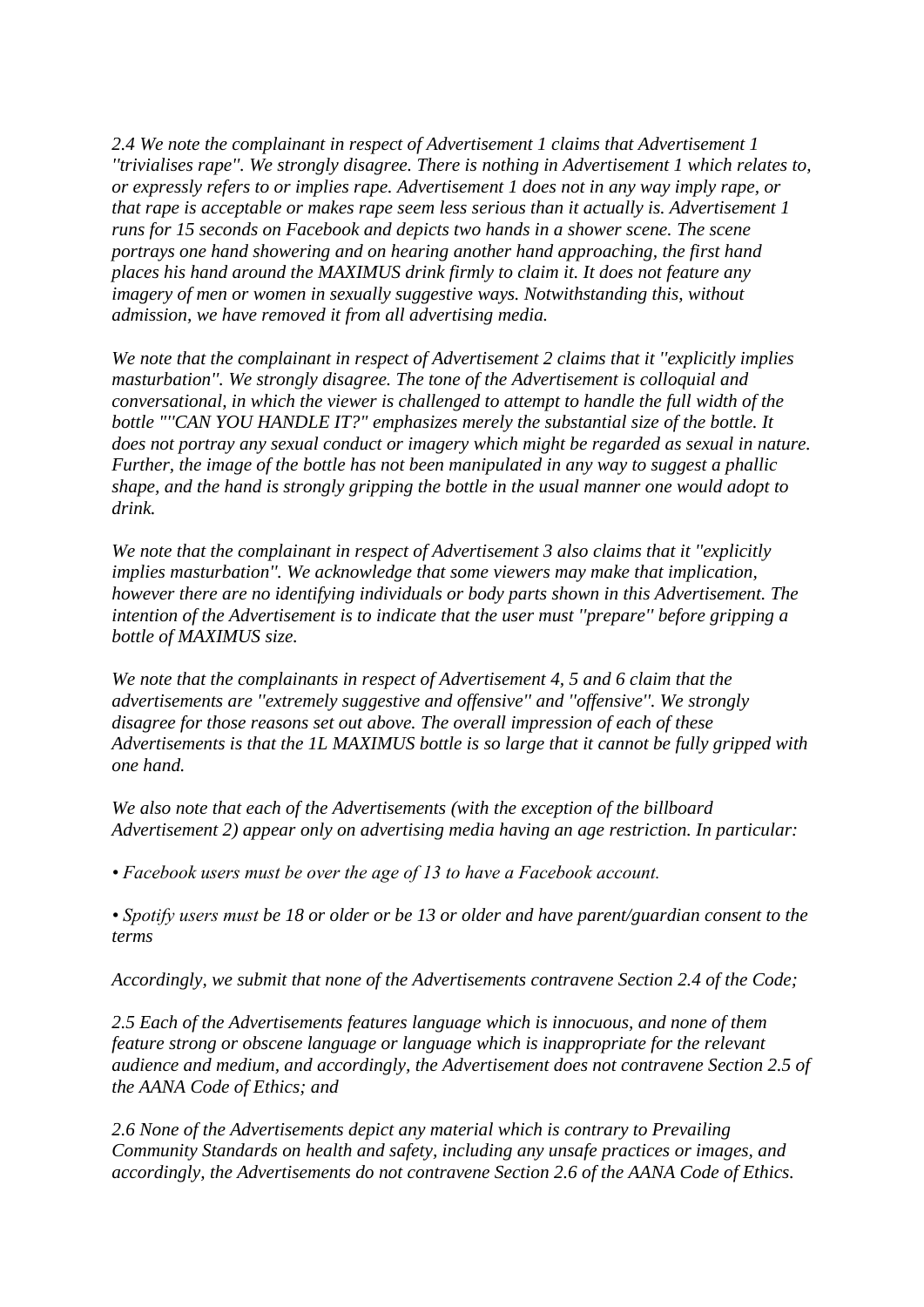*We note that clause 3 of the AANA Code of Ethics does not apply to the Advertisement.*

*On the basis of the above, we do not consider that any of the Advertisements contravene the AANA Code of Ethics, having regard to Sections 2 and 3 of the Code or otherwise.* 

## *AANA Food Code*

*We submit, having regard to Section 2 of the AANA Food Code that:*

# *Clause 2:*

*2.1 Each of the Advertisements is truthful and honest, and none of them are, or are designed to be misleading or deceptive or otherwise contravene Prevailing Community Standards. Each is communicated in a manner which is appropriate to the level of understanding of the target audience of the Advertisements with an accurate presentation of all information including any references to nutritional values or health benefits. Accordingly, none of the Advertisements contravene Section 2.1 of the AANA Food Code;*

*2.2 None of the Advertisements undermine the importance of healthy or active lifestyles nor the promotion of healthy balanced diets, or encourage what would reasonably be considered as excess consumption through the representation of product or portion sizes disproportionate to the setting/s portrayed or by means otherwise regarded as contrary to Prevailing Community Standards, and accordingly, the Advertisements do not contravene Section 2.2 of the AANA Food Code;* 

*2.3 None of the Advertisements contain any health or nutrition claims. They do not make any direct or indirect reference to health benefits or nutrition and do not imply that drinking MAXIMUS will benefit your health or nutritional needs in any way, and accordingly, the Advertisements do not contravene Section 2.3 of the AANA Food Code;*

*2.4 None of the Advertisements include any health related comparisons, and accordingly, the Advertisements do not contravene Section 2.4 of the AANA Food Code;*

*2.5 None of the Advertisements make reference to consumer taste or preference tests, nor use any scientific terms to falsely ascribe validity to advertising claims, and accordingly, the Advertisements do not contravene Section 2.5 of the AANA Food Code;*

*2.6 None of the Advertisements make reference to taste, size, content, nutrition and health benefits which are non-specific to the promoted product or inaccurate in all such representations, and accordingly, the Advertisements do not contravene Section 2.6 of the AANA Food Code;*

*2.7 None of the Advertisements appear within segments of media devoted to general and sports news and/or current affairs, and accordingly, the Advertisements do not contravene Section 2.6 of the AANA Food Code;*

*2.8 None of the Advertisements portray MAXIMUS as a substitute for meals, and accordingly, the Advertisements do not contravene Section 2.8 of the AANA Food Code;*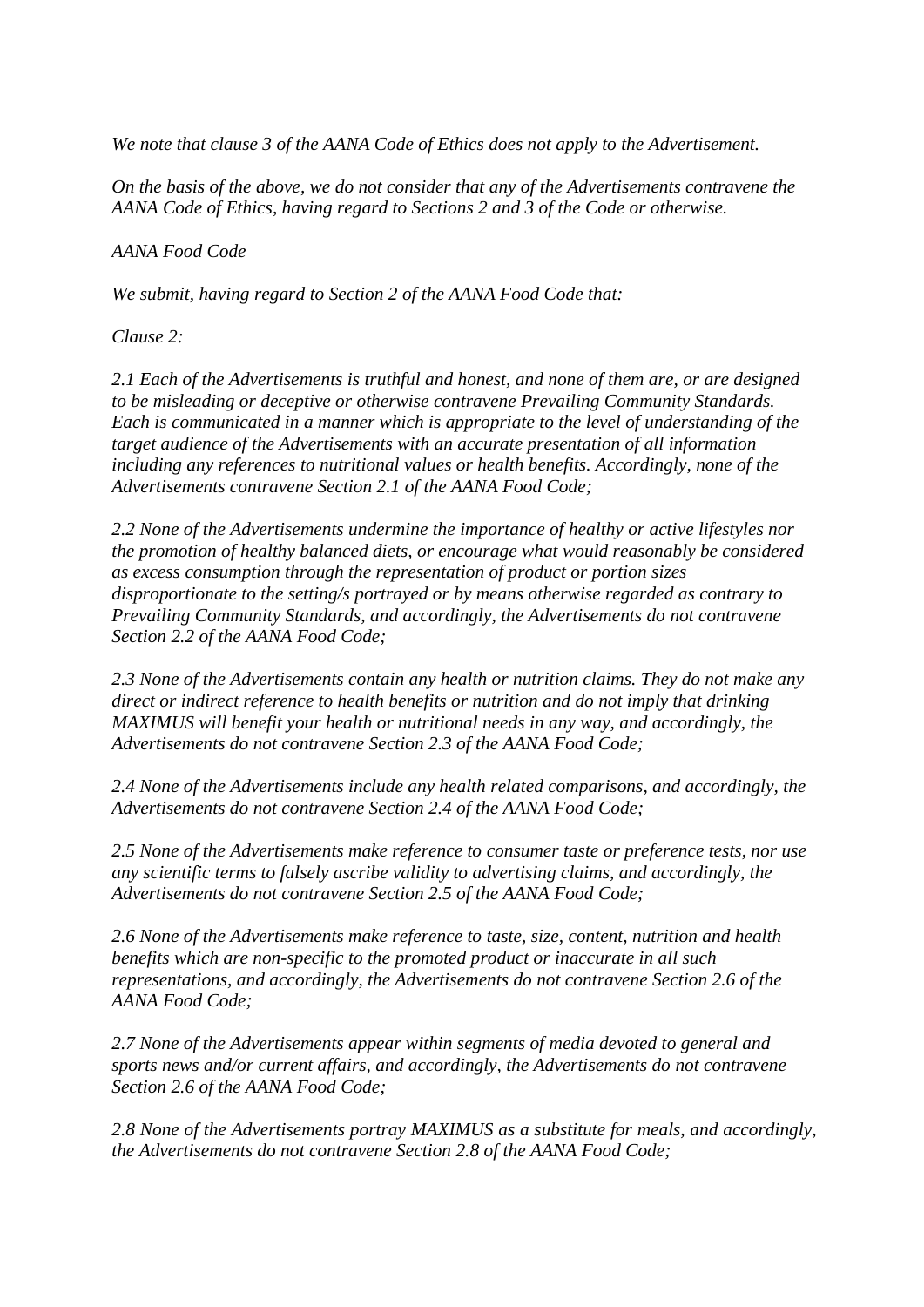*2.9 Each of the Advertisements comply with the AANA Code of Ethics. The AANA Code for Advertising and Marketing Communications to Children is not relevant, and accordingly, the Advertisements do not contravene Section 2.9 of the AANA Food Code.*

*We note that clause 3 of the AANA Food Code does not apply to the Advertisements, as the Advertisements are not targeted to Children.*

*On the basis of the above, we do not consider that any of the Advertisements contravene the AANA Food Code, having regard to Sections 2 and 3 of the Code or otherwise.* 

*Without admission, Frucor removed Advertisement 1 on Friday 27 February 2015.*

# **THE DETERMINATION**

The Advertising Standards Board ("Board") considered whether this advertisement breaches Section 2 of the Advertiser Code of Ethics (the "Code").

The Board noted the complainants' concern that the advertisement makes reference to penis size and masturbation and that the shower scene showing two hands reaching for a bar of soap is homophobic and trivialises rape.

The Board viewed the advertisement and noted the advertiser's response.

The Board noted there are two different advertisements under complaint on Facebook. The Board noted the advertiser's response that the advertisement featuring two hands in a shower reaching for a bar of soap has been withdrawn and considered that as this advertisement is no longer airing the Board will not consider this in their determination.

The Board considered whether the advertisement was in breach of Section 2.4 of the Code. Section 2.4 of the Code states: "Advertising or Marketing Communications shall treat sex, sexuality and nudity with sensitivity to the relevant audience".

The Board noted the advertisement features hands rubbing lotion before trying to grip a bottle of Maximus and after rubbing up and down the bottle a few times the lid pops open and the drink spills out.

The Board noted the complainant's concern that the advertisement is making a reference to masturbation.

The Board noted the hand rubbing up and down the bottle and the top popping off and liquid